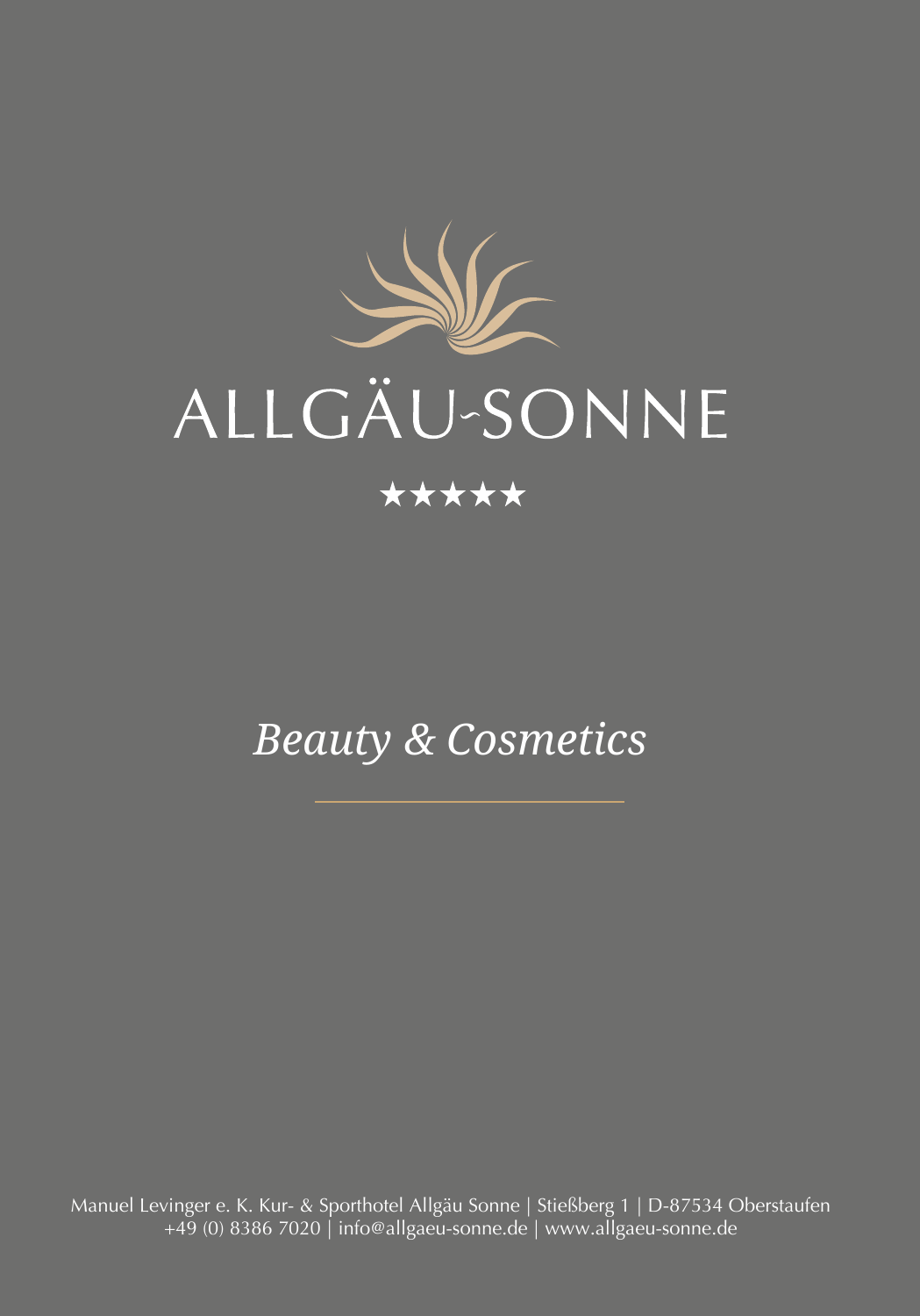### *Content*

### *Facials*

| Cellcosmet                  | $\overline{4}$ |
|-----------------------------|----------------|
| !QMS                        | 8              |
| <b>Comfort Zone</b>         | 11             |
| <b>Medical Cosmetics</b>    | 12             |
| <b>Cosmetic Treatments</b>  | 15             |
| <b>Body Treatments</b>      | 16             |
| For Gentlemen               | 18             |
| For Children                | 20             |
| <b>Feel Good Treatments</b> | 21             |
| Etiquette                   | 23             |

In order to reach best results for you, we use the products of Cellcosmet, !QMS and Comfort Zone.

### *>> Our skin is the mirror of the soul <<*

Besides the intensive care of face, neck and décolleté, our treatments most of all take care of your general well-being, to highlight your inner as well as outer beauty.

Our team of the Beauty & Cosmetics department therefore mostly cares of your individuality and your needs.

We are pleased to advise you in detail and to help choosing a suitable treatment. You can reach us at:

> Phone: +49 (0) 8386 702 960 E-Mail: beauty@allgaeu-sonne.de

Or come to the reception on the 2nd floor of the Allgäu Sonne, to make an appointment.

We are looking forward to see you!

Your

 *Beauty & Cosmetics Department*

individual passionate holistic exclusive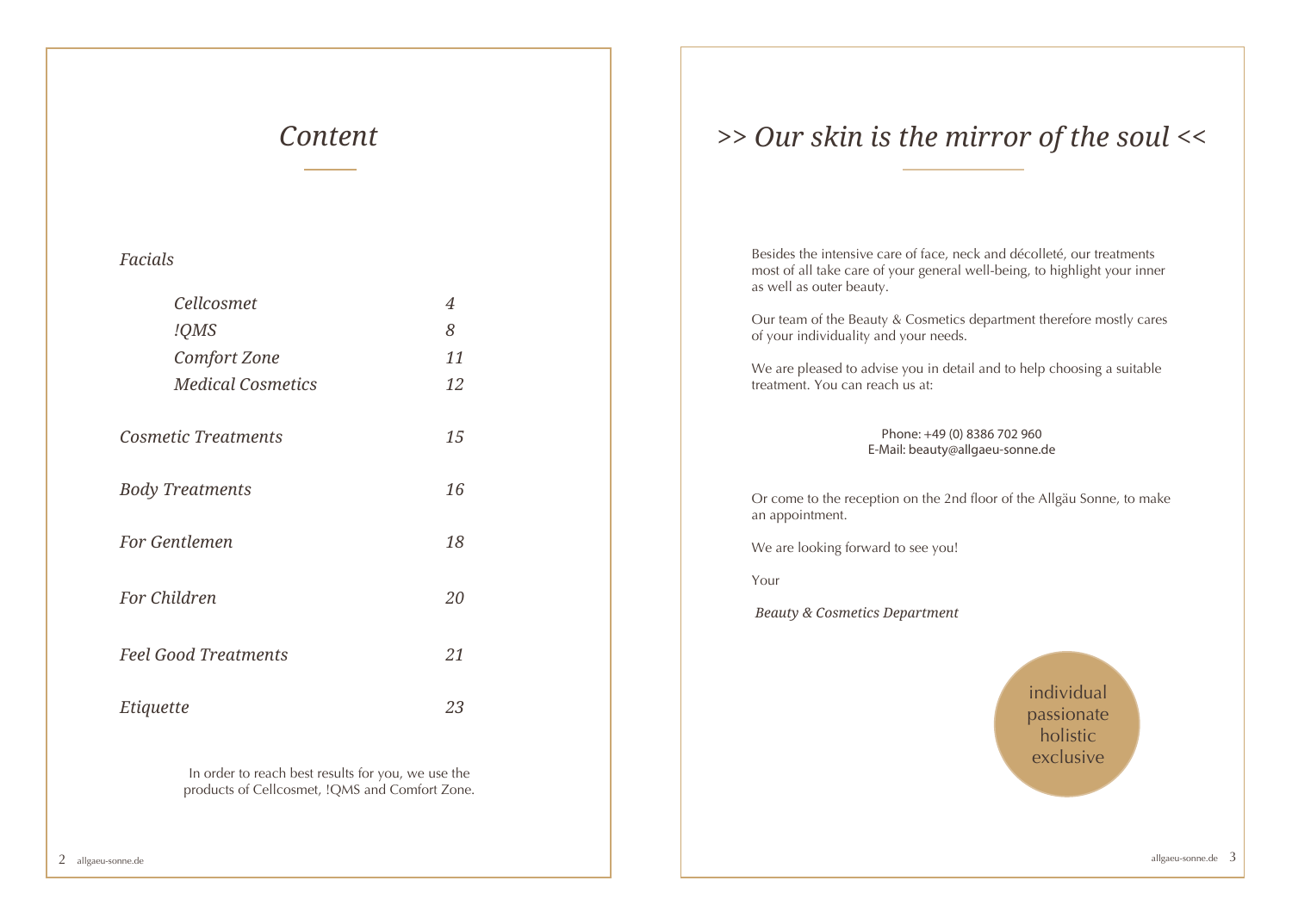

>>The science of staying young<< This is the slogan of the innovative Swiss cosmetic line.

Due to the unique combination of cosmetics and medicine, Cellcosmet products combine this science.

Since the patented living cell therapy not only considers the physiological age of the skin, but also has a look at the hormonal identity of female skin.

That's why the concentration of cell extracts varies from product to product. By the use of these care products, which are specifically tailored for each skin type and each age of skin, convincing results can be reached:

Cellular treatments with products of Cellcosmet effect a reduction of expression lines and tightening of the skin. They revitalise the skin, ensure optimal moisture and help preventing skin aging.





### Allgäu Sonne Special

Convince yourself of our Cellcosmet Signature Treatment, the only treatment, which contains the new Biomatrix face and neck mask.

The Collagen Biomatrix intensively supplies the skin with moisture, soothes and models facial features.

You will be amazed by the results of this exclusive treatment. Instantly relaxed facial features, newly defined contours, firmer and smoother skin and a harmonious and luminous complexion.

(cleansing, enzyme scrub, deep cleansing, eyebrow correction, soothing mask, face and neck mask, hand and décolleté massage, ultrasonic, eye care, cellular final care)

approx. 105 min.  $\epsilon$  195,-



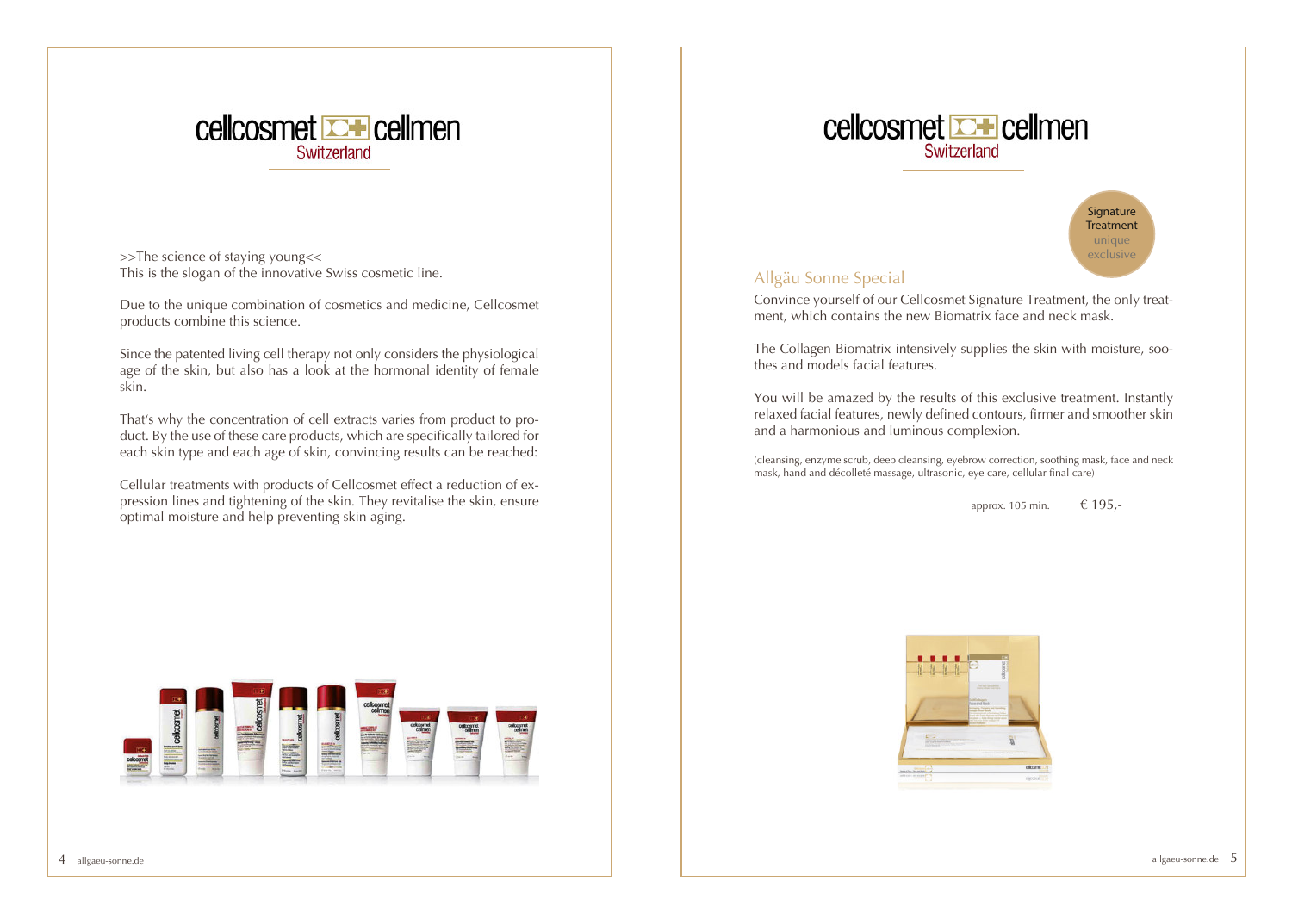

### cellcosmet **D+** cellmen Switzerland

### Swiss Deluxe – The Royal

Deluxe programme based on the cellular therapy. More defined facial contours, youthful radiance and intensive revival of skin functions. Radiance, energy, harmony of body and soul. Each treatment step causes new beauty of your skin and refreshes your senses. Enjoy an unforgettable skin care experience far away from rush and daily stress.

(cleansing, enzyme scrub, deep cleansing, eyebrow correction, phyto mask, hand massage, ultrasonic with cellular serum & hyaluronic acids, face, neck and décolleté massage with biocatalysts, eye care)

approx. 90 min.  $\epsilon$  175,-

### Swiss Relaxing – Anti-Stress

Relaxing and calming well-being care. Signs of fatigue and stress disappear and intensive moisture and skin tension is provided.

(pretreatment, 2-phases-scrub, deep cleansing, eyebrow correction, anti-stress-mask, eye care, massage, serum, final care)

approx. 75 min.  $\epsilon$  125,-

### Swiss Ultrasonic Revival

Effective facial with depth effect. Due to the combination with ultrasonic, the cellular ingredients are infiltrated even better.

(cleansing, 2-phases-scrub, collagen serum, infiltration with ultrasonic, mask, final care)

approx. 60 min.  $\epsilon$  100,-

### Eye Reviver\*

Smoothing and filling collagen-fleece-mask with cell material for the eyes, which minimizes wrinkles and swellings.

approx. 35 min.  $\epsilon$  52,-

\*can be added to each Cellcosmet treatment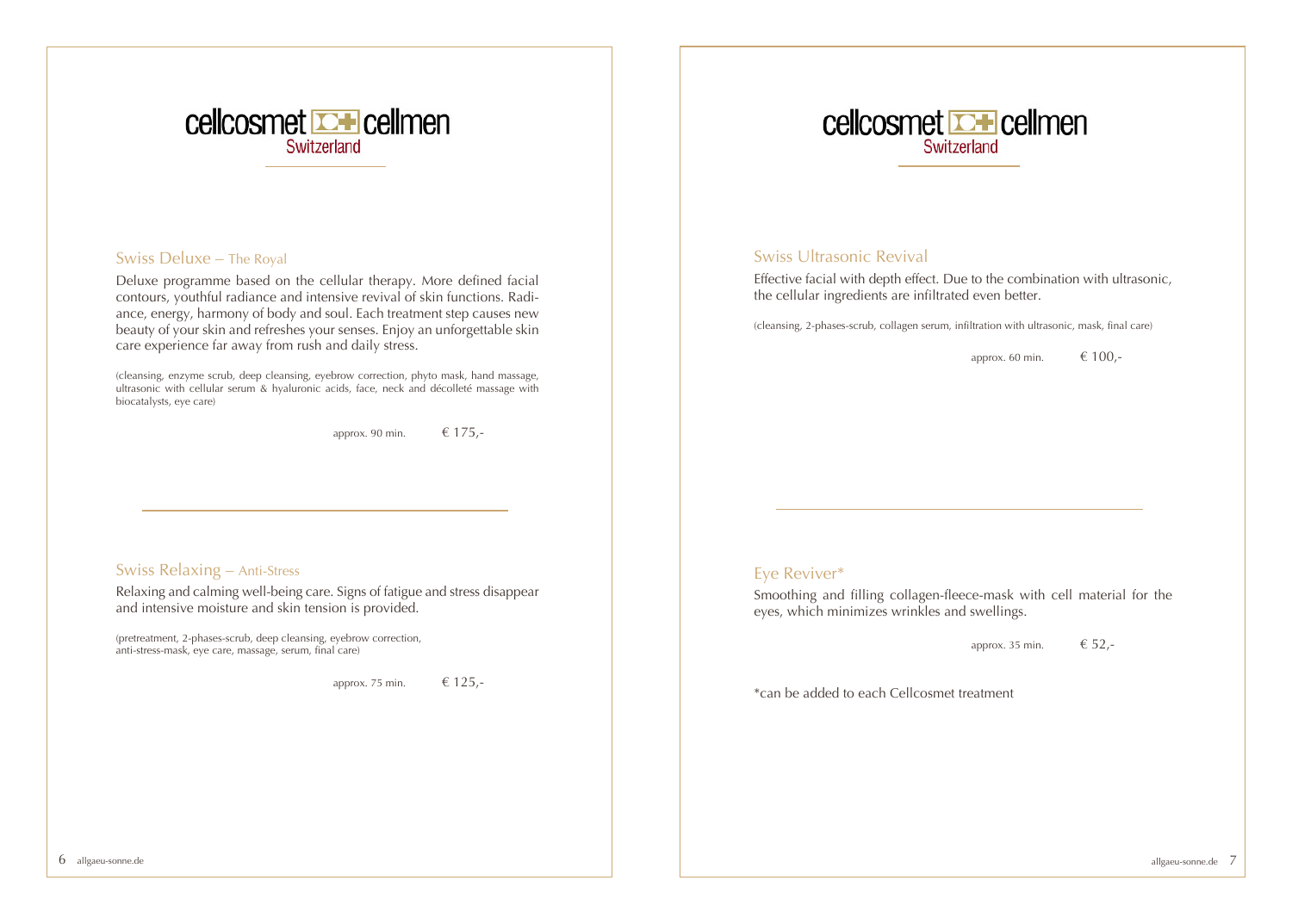# !QMSMEDICOSMETICS

The innovative skin care system by Dr. med. Erich Schulte effects on the basis of fruit acid and natural collagen and is winner of the international World Spa Awards 2017.

The highly effective anti-aging-treatments visibly reduce signs of skin aging and improve the skin tone and vitality.



### Activator Treatment

An immediately revitalising facial with feel-good effect. By innovative technology and due to the supply with active ingredients, the skin is regenerated and appears freshly, tightened and brightly.

(cleansing, scrub, deep cleansing, eyebrow correction, algae mask, activator mask, serum, final care)

approx. 75 min.  $\epsilon$  120,-

# !QMSMEDICOSMETICS

### Anti Pollution Treatment

This special treatment was inspired by epigenetics.

The progressive formula of the ingredients contribute to increase skin's resistance towards stress and to provide intensive moisture and care simultaneously. In this way, the skin can recharge its batteries for a bright, healthy and youthful appearance.

(cleansing, scrub, collagen serum, algae mask, Rescue Overnight mask, final care)

approx. 60 min.  $\epsilon$  100,-

### Neo Tissudermie – New Tissue

This treatment, designed for strengthening and regeneration of mature skin, has a lifting and firming effect on tired and saggy skin. The skin structure thus appears optically refined and revitalised. !QMS Neck & More serves to tighten the contours of neck and décolleté and to react the loss of elasticity due to skin aging.

(cleansing, scrub, deep cleansing, eyebrow correction, algae mask, Hydro Foam mask, Co Lecithin serum, neck and décolleté care, final care)

approx. 90 min.  $\epsilon$  130,-

We recommend working additionally with oxygen at each treatment.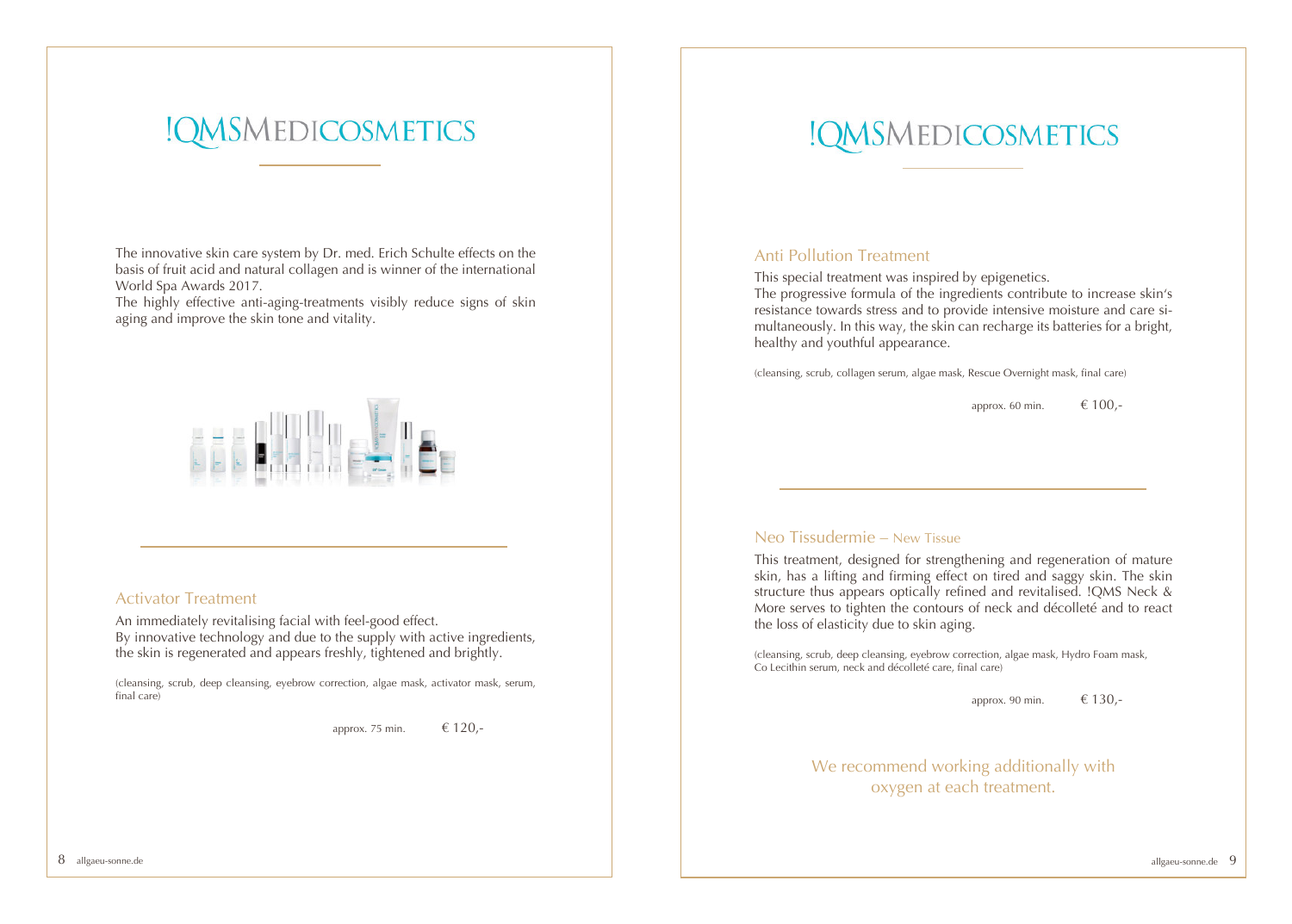# !QMSMEDICOSMETICS

#### Premium Lifting – Ion Skin Equalizer Treatment

Effect: Increase of the regeneration process and stimulation of the development of new skin cells whilst skin metabolism is improved. The treatment focuses on the !QMS Ion Skin Equalizer, which is able to dispense its ingredients concentrated to active skin cells, due to its exceptional structure. The production of elastin increases, so that the skin appears tighter and fuller.

(cleansing, scrub, deep cleansing, eyebrow correction, algae mask, oxygen, mask, décolleté care, final care)

approx. 90 min.  $\epsilon$  145,-

### Urban Repair

Repairs damages, which result from daily external influences, helps improving the cell structure and protects the natural well-being of the skin. This facial supports the detox process and boosts metabolism and epidermal regeneration.

(cleansing, scrub, Anti Pollution serum, algae mask, collagen, oxygen, final care)

approx. 50 min.  $\epsilon$  95,-

#### Perspective – Eye Reviver

An excellent relax treatment for tired and puffy eyes. Thanks to intense hydration, the eye area appears perfectly supplied with blood, refreshed and smoothed.

(cleansing, scrub, oxygen, eye care, collagen serum)

approx. 45 min.  $\epsilon$  72,-

# [ comfort zone ]

Comfort Zone provides a holistic and individual system, that combats four main factors of skin aging with the Longevity Complex® and offers unique relaxation rituals at the same time.

The innovative products of Comfort Zone sustainably obtain a slowdown of skin aging, protection of antioxidants, moisture penetration as well as skin detoxification.



### Deep Cleansing Treatment\*

(cleansing, scrub, deep cleansing, soothing mask, final care)

approx. 60 min.  $680,-$ 

#### Short Treatment\*

(cleansing, scrub, mask with massage, final care)

approx. 35 min.  $\epsilon$  45,-

#### Classic Facial\*

(cleansing, scrub, deep cleansing, eyebrow correction, mask, massage, eye care, serum, final care)

approx. 75 min.  $\epsilon$  90,-

\*suitable for all skin types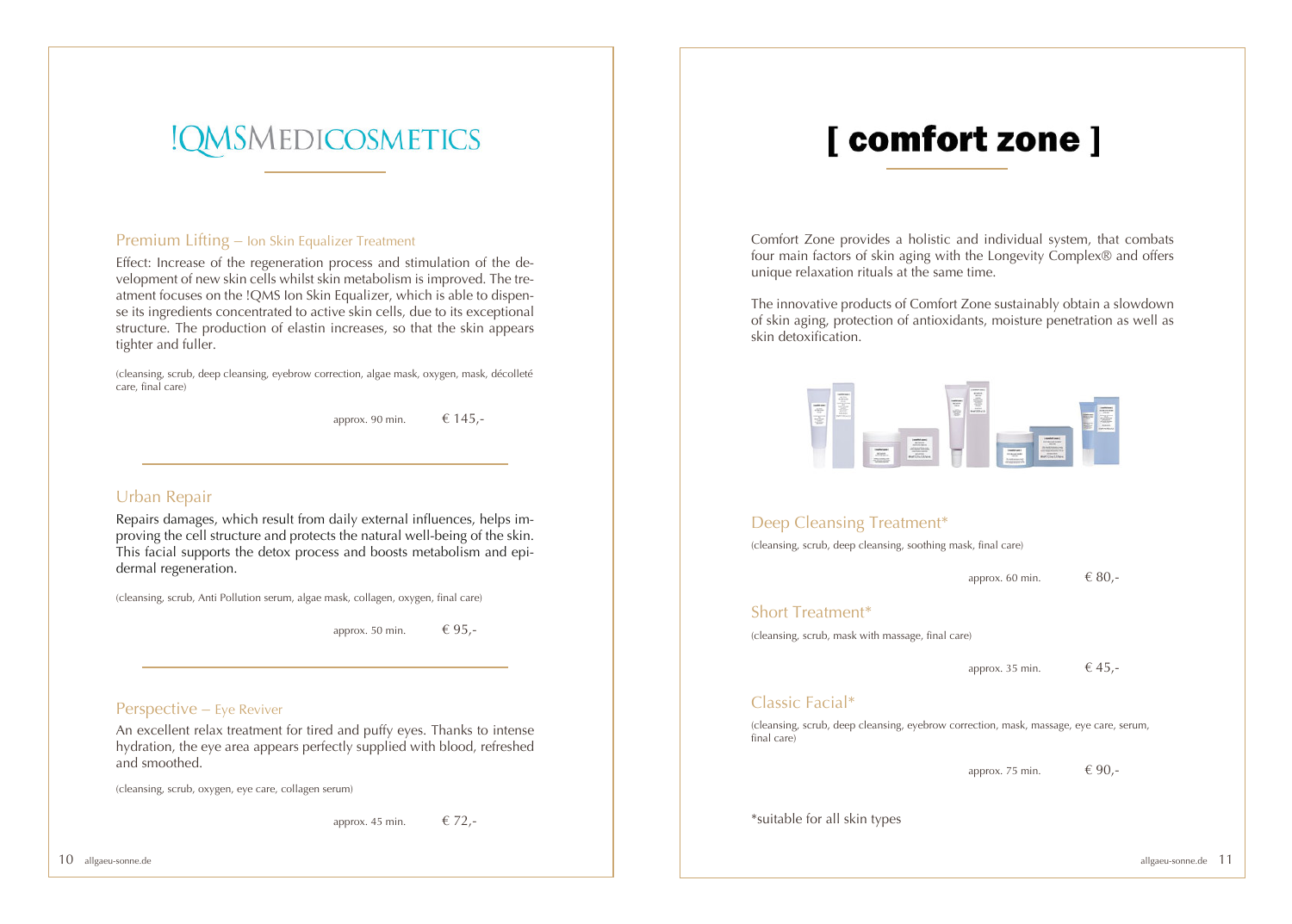### *Medical Cosmetics*

To meet the steady rise in demands on cosmetic treatments, the Allgäu Sonne offers a wide range of classic and agent-based cosmetic treatments as well as medical cosmetics.

The benefit of apparative cosmetic is the effectiveness and sustainability of treatments, depth effect and qualitative improvement of the skin.

### Radio Frequency For The Face

Apparative treatment for the entire year, that can be used independently of colour and pigmentation.

Stimulation of collagen and elastin formation, tightening of skin tissue, increased circulation due to deep warmth. The skin becomes firmer and tighter.

(cleansing, scrub, radio frequency, ultrasonic, soothing mask, serum, final care)

approx. 100 min.  $\epsilon$  250,-

### *Medical Cosmetics*

### Radio Frequency For The Body

Apparative treatment, applicable all year long. Stimulation of collagen and elastin neosynthesis, tightening of skin and connective tissue, increased circulation due to deep warmth. Increased lipometabolism.

(cleansing, radio frequency, soothing mask, care)

approx. 115 min.  $\epsilon$  295,-

### Microdermabrasion

Within the microdermabrasion the top layers of skin's cells are removed mechanically by fine crystals. Regeneration of skin cells is stimulated. Also the microcirculation of cells can be improved.

(cleansing, deep cleansing, microdermabrasion, soothing mask, soothing final care, LSF)

approx. 60 min.  $\epsilon$  100,-

#### Microdermabrasion

as a supplement to arbitrary facial  $\epsilon$  70,-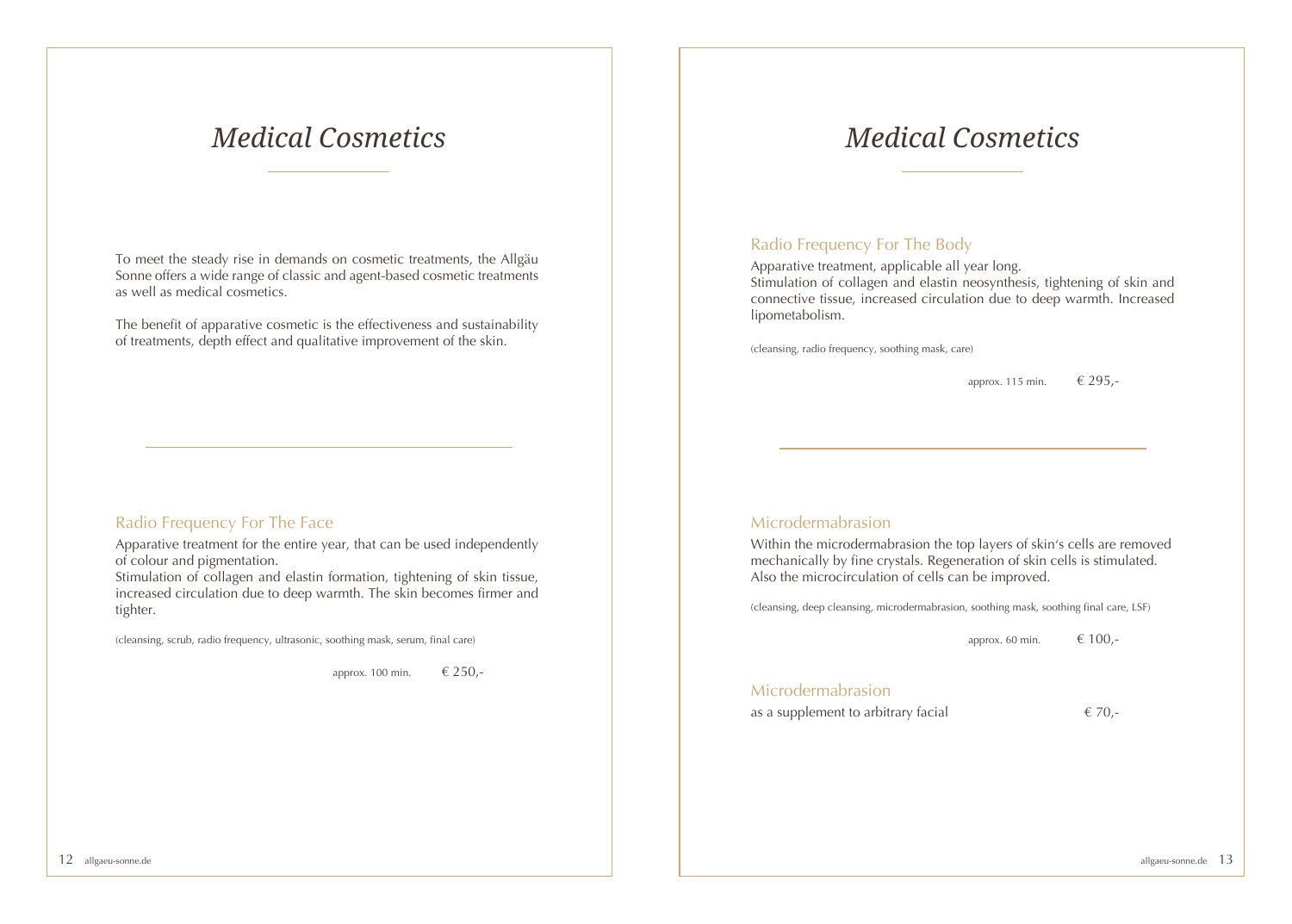### *Medical Cosmetics*

### Ultrasonic\*\*

The infiltration of ingredients with ultrasonic cosmetic is also called sonophoresis (or phonophoresis), and is also achieved by vibration effect. By moving back and fourth inter alia of intercellular spaces, they can ingest more substances.

- wrinkle reduction
- skin tightening
- cleaning of the skin

approx. 15 min.  $6.35,-$ 

\*\*deep infiltration of ingredients, only bookable for treatments of !QMS and Cellcosmet

### Oxygen\*

With external application of active oxygen on the skin, microcirculation and skin metabolism are stimulated greatly. Oxygen stimulates the metabolism of cells, which are able to regenerate faster with its help, that also prevents wrinkles in your face.

approx. 15 min.  $\epsilon$  35,-

\*can be added to each treatment

### *Cosmetic Treatments*

| Manicure without polish<br>Manicure with polish, approx. 65 min.<br>(scrub, shorten and file nails, cuticle care, hand care, polish)                                                                                                         |                  | € 45,-<br>€ 55,-                                                                                                |
|----------------------------------------------------------------------------------------------------------------------------------------------------------------------------------------------------------------------------------------------|------------------|-----------------------------------------------------------------------------------------------------------------|
| CND Shellac Manicure, incl. remove of nail polish, approx. 60 min.<br>Painting Nails with Shellac<br>Remove of Shellac                                                                                                                       |                  | € 65,-<br>€ 35,-<br>€ 15,-                                                                                      |
| Cosmetic Pedicure without polish<br>Cosmetic Pedicure with polish*, approx. 65 min.<br>(footbath, shorten and file nails, cornea and cuticle care, foot care)<br>*Painting ONLY with own polish or purchase at the department                |                  | € 52,-<br>€ 62,-                                                                                                |
| Deep Cleansing Treatment<br>depending on body part and duration, incl. soothing algae wrap                                                                                                                                                   | from $\in$ 45,-  |                                                                                                                 |
| Plucking Eyebrows, approx. 15 min.<br>Tinting Eyebrows, approx. 15 min.<br>Tinting Eyelashes, approx. 20 min.<br>Tinting Eyebrows and Eyelashes, approx. 25 min.<br>Plucking and Tinting Eyebrows, and Tinting Eyelashes,<br>approx. 30 min. | Single<br>€ 33,- | Addition<br>€ 10,- $\epsilon$ 7,-<br>€ 14,- $\in$ 10,-<br>€ 18,- $\in$ 14,-<br>€ 25,- $\epsilon$ 22,-<br>€ 30,- |
| Depilation Upper Lip / Chin, approx. 15 min.<br>Depilation Lower Leg, approx. 30 min.<br>Depilation Forearm, approx. 20 min.                                                                                                                 |                  | € 16.<br>€ 39,-<br>€ 30,-                                                                                       |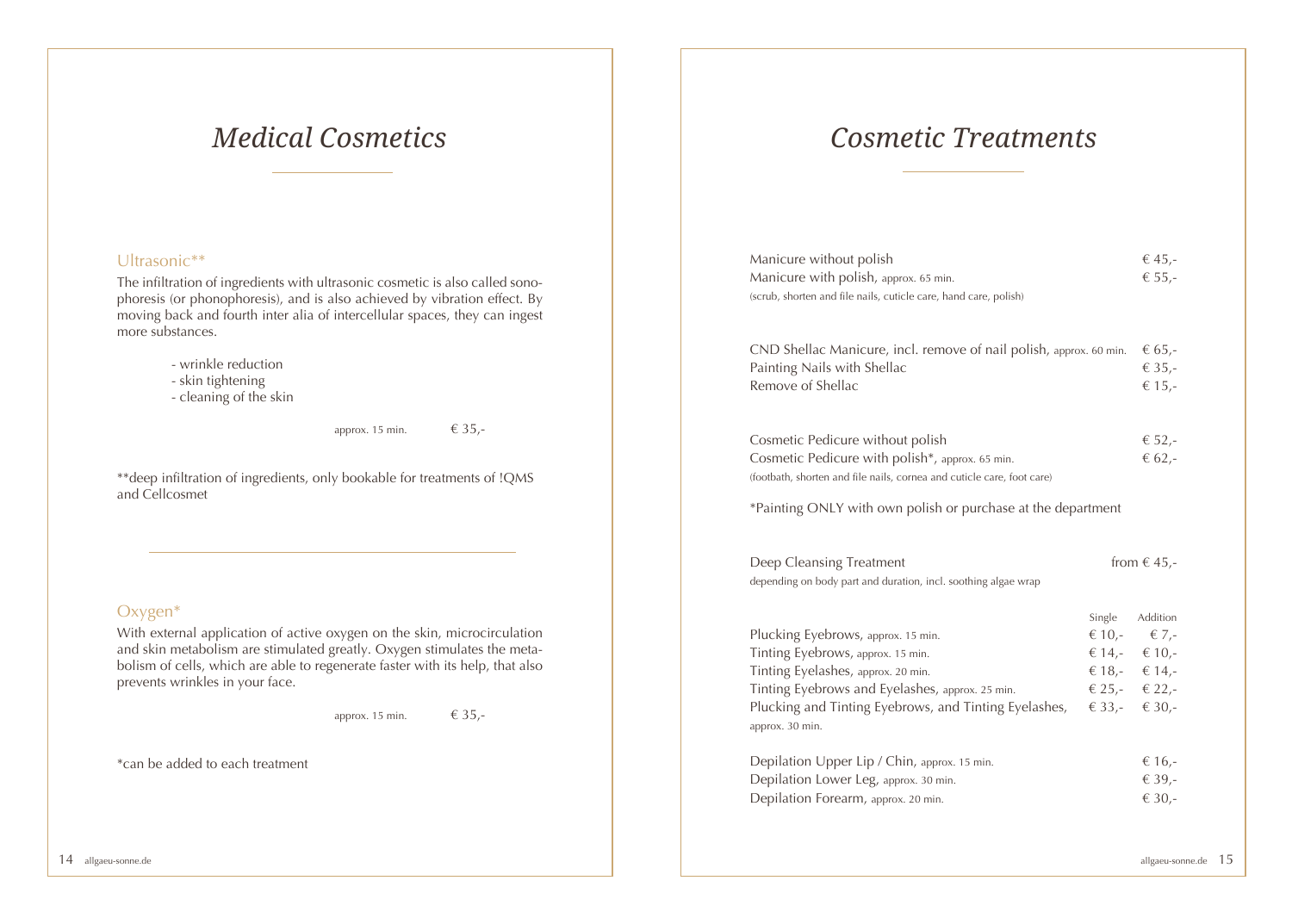### *Body Treatments*

### Velvet And Soft

Sea salt body scrub with orange or lemon oil for velvety soft skin.

approx. 20 min.  $\epsilon$  40,-

### Anti-Cellulite-Treatment (Cellcosmet)

Body contours are redefined, tissue is purged and a precise fat reduction is achieved.

(full-body metabolism scrub, massage and mask with anti-cellulite concentrate, firming final care)

approx. 75 min.  $\epsilon$  125,-

#### Body Toning – Body Contour Firming (Cellcosmet)

Improves the skin elasticity and redefines the body contours. Improvement of the complexion and body tone.

(full-body metabolism scrub, massage and mask with firming concentrate)

approx. 75 min.  $\epsilon$  125,-

### Detoxification – Body Detox

Detoxifying intensive care for the body. Purifying, purging treatment. Ideal in case of tensions, fatigue and detoxification of tissues.

(full-body metabolism scrub, draining massage, detoxifying algae mask, final care)

approx. 75 min.  $\epsilon$  125,-

### *Body Treatments*

### Foot Wrap Imbuing wrap with final foot massage.

approx. 20 min.  $\epsilon$  30.-

### Hand Wrap

Moisturizing hand wrap with final hand massage.

approx. 20 min.  $\epsilon$  30,-

#### Neck Wrap

Moisturizing fleece with final neck and décolleté massage.

approx. 25 min.  $\epsilon$  45,-

#### Foot Massage

approx. 20 min.  $\epsilon$  40,-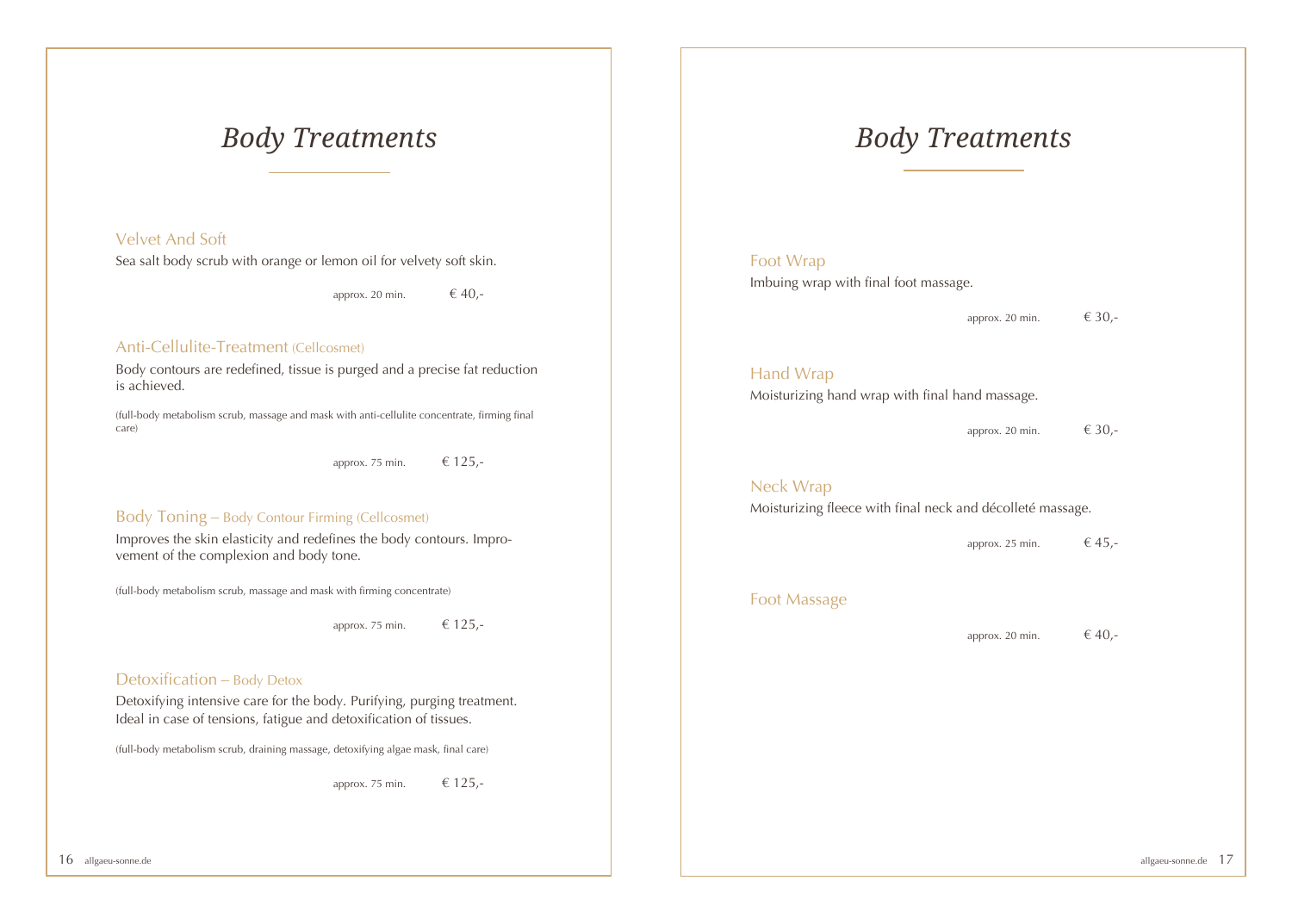### *Cosmetics for Gentlemen*

### Cellmen Swiss Relaxing Anti Stress

The unique care treatment, which respects the specific quality of male skin. For revitalised, healthy and fresh skin, including ultrasonic.

(cleansing, scrub, deep cleansing, mask, eye care, serum, ultrasonic, massage, final care)

approx. 75 min.  $\epsilon$  125,-

### !QMS Men´s Purifying – Fresh Kick For The Man

Deep cleansing Detox-Facial with products of !QMS, including oxygen.

(cleansing, AHA-scrub, deep cleansing, alginate mask, serum, oxygen, final care)

approx. 65 min.  $\epsilon$  120,-

### Comfort Zone Deep Cleansing Treatment

(cleansing, scrub, deep cleansing, soothing mask, final care)

approx. 60 min.  $\epsilon$  80,-

# *Cosmetics for Gentlemen*

### Detoxification – Body Detox

Detoxifying intensive care for the body. Purifying, purging treatment, ideal in case of tensions, fatigue and detoxification of tissues.

(metabolism scrub, draining massage, detoxifying mask, final care)

approx. 75 min.  $\epsilon$  125,-

#### Pedicure

(footbath, shorten and file nails, cuticle and cornea care, foot cream)

approx. 45 min.  $\epsilon$  52,-

#### Manicure

(scrub, shorten and file nails, cuticle and nail care, polishing, hand cream)

approx. 45 min.  $\epsilon$  45,-

Manicure & Pedicure

(footbath, nail, cuticle and cornea care)

approx. 90 min.  $\epsilon$  90,-

Depilation Back

approx. 35 min.  $\epsilon$  40,-

### Face, Head And Neck Massage

Relax during a loosening and stimulating massage.

approx. 30 min.  $\epsilon$  45,-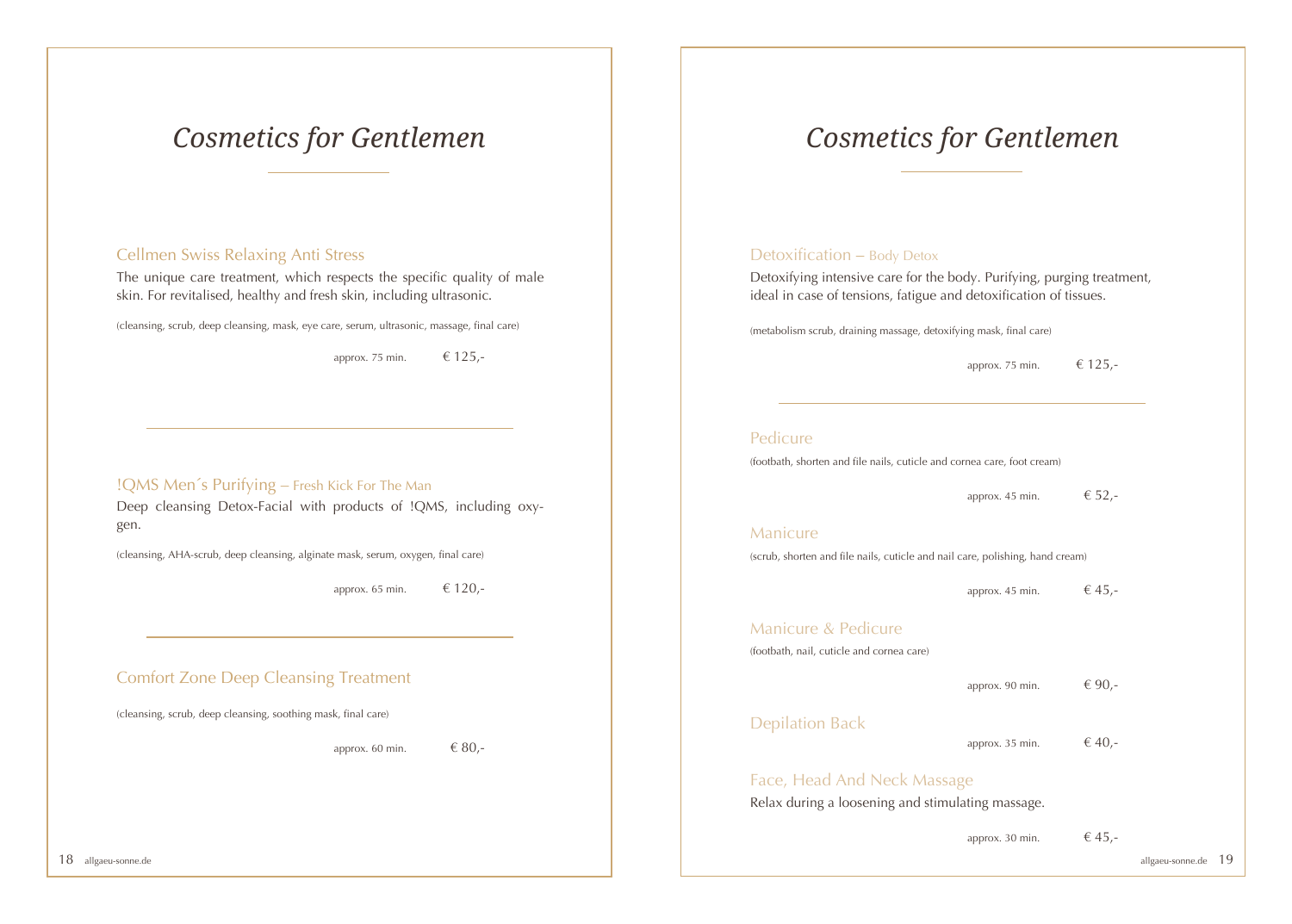### *Cosmetics for Children*

### Bling Bling Nails

You will enjoy a Mini-Manicure or Mini-Pedicure and your nails will be polished with a glitter polish.

approx. 30 min.  $\epsilon$  35,-

Little Princess

Short facial for girls

(cleansing, scrub, hydrating mask, final care)

approx. 30 min.  $\epsilon$  45,-

**Ghostbuster** 

Short facial for boys

(cleansing, scrub, hydrating mask, final care)

approx. 30 min.  $\epsilon$  45,-

### Tutti Frutti

Short hand and foot scrub with subsequent massage and fruity scented oil.

approx. 30 min.  $\epsilon$  35,-

# *Feel Good Treatments*

### Gentlemen´s Package

We spoil you with a full-body scrub of sea salt and lemon oil, for wonderfully velvet and soft skin. Then you will relax during a hand and foot care and receive a moisture treatment, specially tailored to the needs of male skin.

- Full-body scrub, approx. 30 min.

- Manicure and Pedicure, approx. 90 min.
- Facial care, approx. 30 min.

approx. 150 min. € 165,-

### Queen´s Package

We begin your time-out either with a pedicure or manicure including polish. Diverse anti-aging-ingredients such as collagen and hyaluronic acid are infiltrated during the royal facial of Cellcosmet incl. ultrasonic. The hand and arm wrap provides you with velvety soft, groomed hands.

- Manicure or Pedicure either with/without polish

- Cellcosmet Facial, approx. 90 Min.
- Hand and Arm Wrap

approx. 150 min.  $\epsilon$  245,-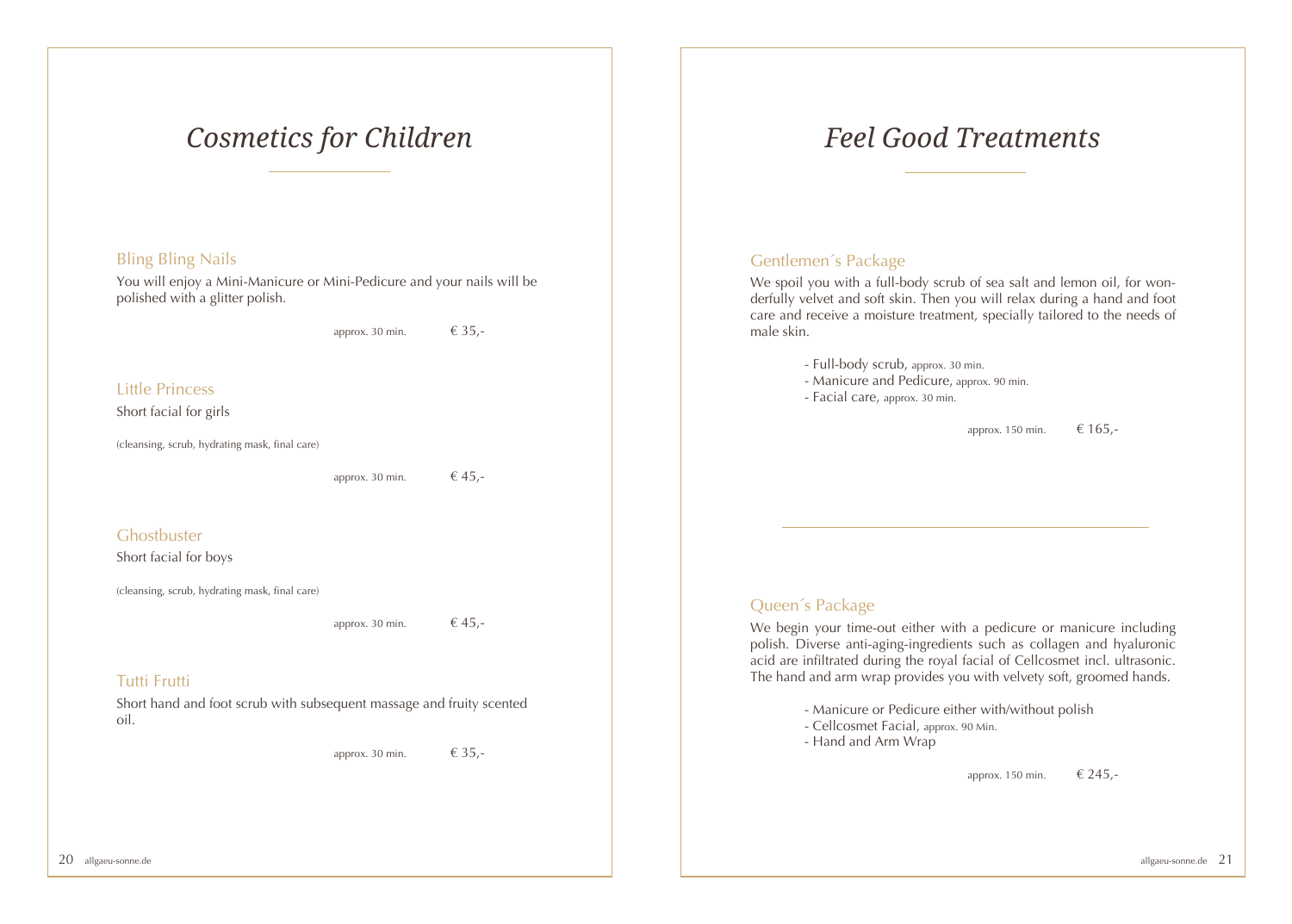### *Feel Good Treatments*

### Relax Package

For those, who want to treat themselves with a short time-out, we start with a sea salt full-body scrub. This is followed by a relaxing facial with face and décolleté massage as well as a volumizing face mask and a foot wrap, which makes the skin smooth.

- Full-body scrub, approx. 30 min.
- Facial with face and décolleté massage
- as well as mask, approx. 35 min.
- Foot wrap, approx. 20 min.

approx. 70 min.  $\epsilon$  100,-

### Beauty Package

We spoil the eye and lip area, massage shoulder, neck and head, to create a perfect basis for the final day make-up. We will show you tips and tricks, which you can also use for your make-up at home. The gentlemen receive a pleasant hand scrub instead of day make-up.

- Eye and lip treatment, approx. 25 min.
- Shoulder, neck and head massage, approx. 20 min.
- Fresh day make-up for ladies / hand scrub for gentlemen

approx. 60 min.  $\epsilon$  120,-

### *Etiquette*

Please come to the Beauty & Cosmetics department five minutes prior your treatment – dressed with your bathrobe.

If you are late, we unfortunately have to reduce your treatment time due to following treatments of other guests.

As our packages are specially composed for you, we ask for your understanding, that packages are unfortunately not changeable.

The listed periods refer to the whole treatment duration. That means, that a possibly necessary resting period is already included.

We kindly ask you to inform us at the time of booking in any case of pregnancy or other specificities, so that we can prepare a fitting treatment timetable for you.

If you are unable to keep the appointment, please inform us at an early stage. Free cancellation is only possible prior 24 hours. For late cancellations we charge 80% of the treatment price.

To find the most suitable appointment for you, we suggest to book your treatments prior arrival!